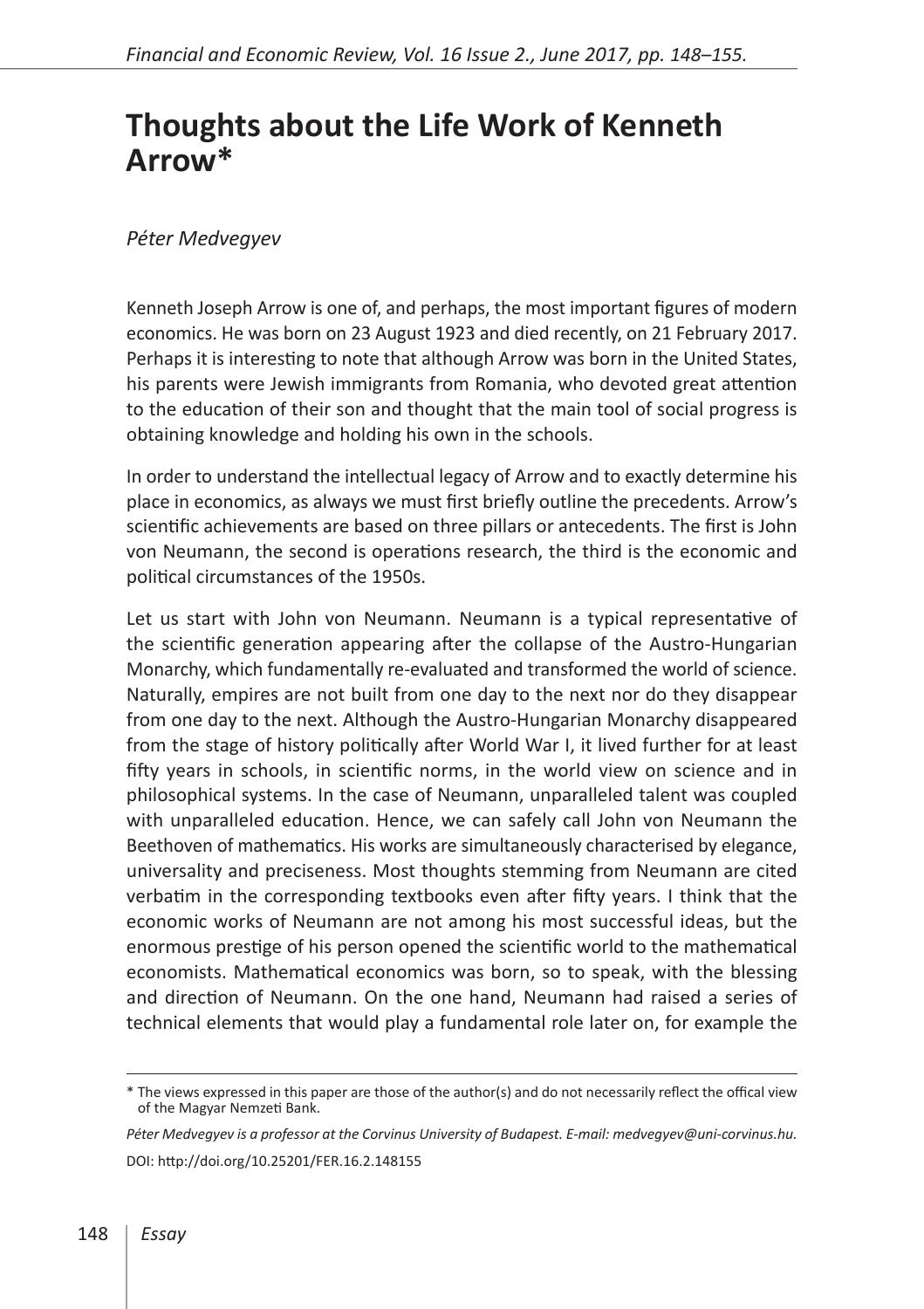transformation of equalities to inequality and complementarity, emphasising the duality of economic models, and the introduction of the minimax, the saddle point and economic equilibrium. On the other hand, however, and this is crucial, he accepted – and actually considered – the mathematical description and analysis of economic processes as especially important. It is often the case in mathematics that the counterexample better clarifies the statement than the statement itself. It is, therefore, worth citing the case of Louis Bachelier, who – in the course of the examination of stock exchange price movements – discovered continuous time random walk, a process and phenomenon of great importance. At the same time, the leading mathematicians in the age of Bachelier thought that stock exchange price movements are not an issue which a self-respecting mathematician has to examine, and thus the career of Bachelier cannot be called a success story, to put it mildly. Naturally, his works were re-discovered later on and became known thanks mainly to Kolmogorov. At the same time, the phenomenon discovered by him was first examined only because of its role played in physics and it became part of economic thinking much later.

The other important antecedent is the birth of the modern science of operations research. In the mathematical sense, operations research is an extension of the classic theory of optimisation. The essence of this extension is that inequalities are also allowed among the conditions, instead of just equality conditions. Naturally, the classic result, which attracted great attention at its time, was the theory and practical application of linear programming. The most important observation is the discovery of the importance of convex sets in optimisation. Previously, the necessary conditions building on differentiation had dominated in extreme value problems. Linear programming and its generalisations were built on a completely new approach. The main tool is not differentiation, but the separation theorems of convex sets and the duality theorems building on that. At that time, linear programming and its extensions were sort of an intellectual fashion, similar to mathematical finances and the pricing of derivative products forty years later. Many people thought that linear programming was a mathematical tool whose knowledge may lead to obtaining jobs and building a career easily, and thus students jostled for courses in this topic and countless textbooks on the subject were prepared, and the relevant theorems constituted the subject of discourse in the world of the academy and the corridors of universities.

Whereas the first two factors were elements appearing in the organic internal development of mathematics, the third element is a clearly political, economic and social philosophy factor. The world arising out of the bloodbath of World War I and then World War II faced a serious and historic dilemma: whether development continues in a sort of a centralised system, built on the cult of a leader, or whether a social picture building on market self-organisation will be the norm to follow. Looking back from the current vantage point, the gravity of this problem perhaps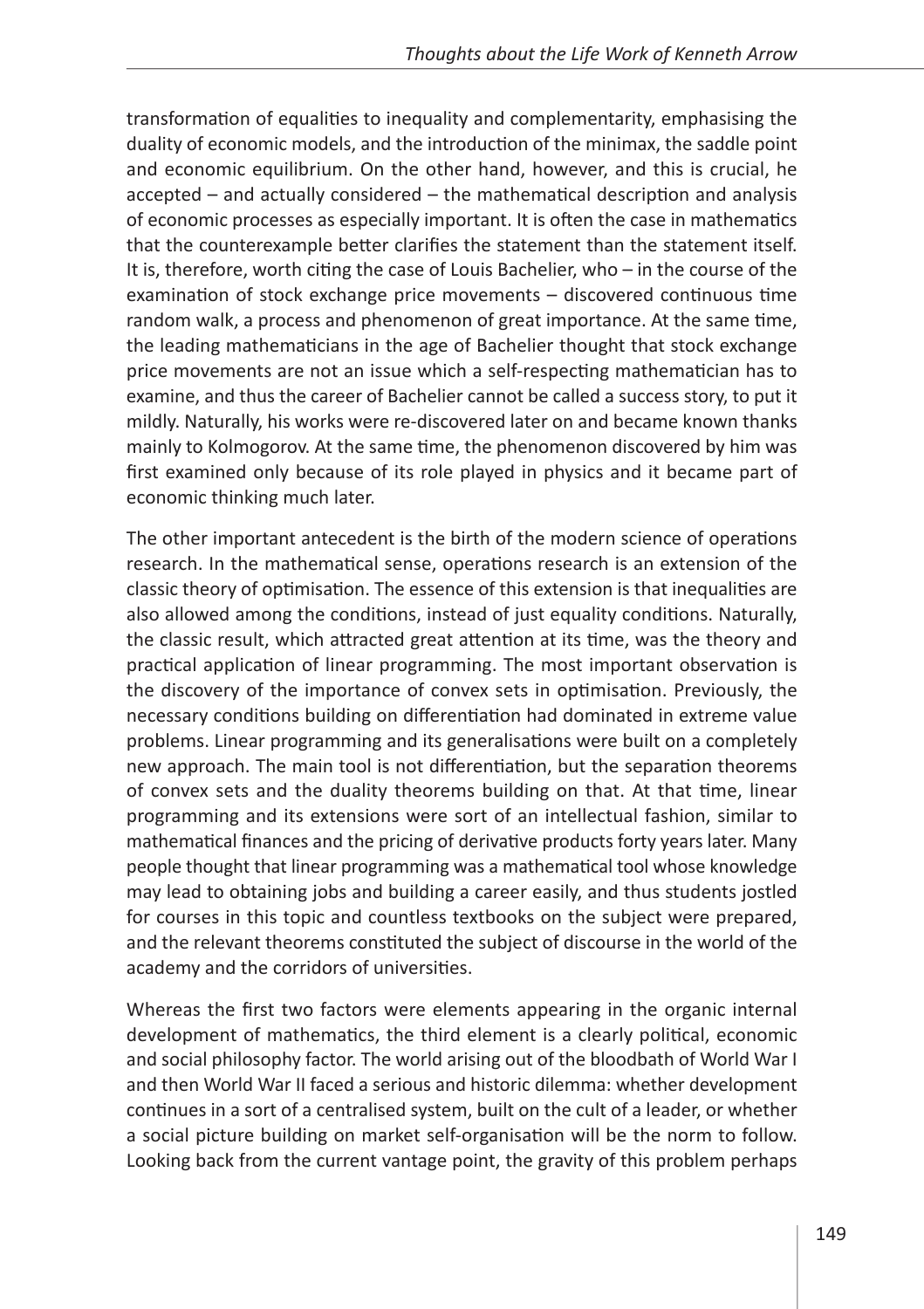cannot be perceived, but this question had arisen as the fundamental problem deciding everything, which permeates everything, which determined the fate of hundreds of millions of people in the strictest sense of the word. The entire life work of Arrow can be built around answering this dilemma. According to his first result, the Arrow paradox or Arrow's impossibility theorem, it can be shown mathematically in the case of relatively evident conditions that only one method of harmonisation of the various preferences exists if the preferences of a single person, the dictator, prevail. The analysis, extension and refutation of the Arrow paradox is an independent academic field. At the same time, the extensions and mainly the refutations follow largely incorrect paths and, in my opinion, their value is very small. Arrow did not want to solve or create a mathematical problem, instead he wanted to find an explanation for one of the saddest and most exasperating phenomena of historical development. The objective of science is not the creation of a technically attractive alternative reality, but the explanation of phenomena that can be observed in the real world. With respect to society and history, the most disappointing fact is that while systems and theories attempting to redeem the life of people have been made, are made and perhaps will be made as well, all of those have made bed for the terror of autocrats and dictators. For Arrow, the notion of a dictator is not an abstract mathematical construction or a jolly logical problem. He saw dictators grinning and waving on the front page of newspapers day by day. The main experience of his young days was how the preferences of one dictator affected the people of a country of great culture, and how that remained captive even under the pressure of enormous pincers closing in hundred metres from his bunker. Not to mention the fact that the two sides of the pincers were moved by the will of another dictator. The Arrow paradox indicates the road of further progress very clearly and its message is very simple: anybody who advocates a sort of social harmony in the name of social justice opens the door for the coming of evil. A society cannot be maintained without breach of interests. Everybody who promises the opposite of this brings war, dictatorship, destruction and the Apocalypse, irrespective of his/her intentions. And it has to be emphatically emphasised that this extremely pessimistic statement is true – or is incidentally not true – not because of a trickily formulated mathematical problem. This is a historical experience which was explored, explained, illustrated and modelled by Arrow very tangibly and elegantly.

The second fundamental result of Arrow is also partly related to dictators. It is an often mentioned argument in connection with dictators that they direct societies efficiently. The classic argument is that although thousands of people were killed, imprisoned or exiled in connection with the coming to power of Napoleon III, Paris became a splendid metropolis during his rule. But we can also refer to the notable remark of the classic age that Augustus inherited a Rome built from mud and he left a Rome built from marble. And we can also recall the roads built by Hitler, or that Stalin shot a country ploughing with wooden plough into the space age. Of course,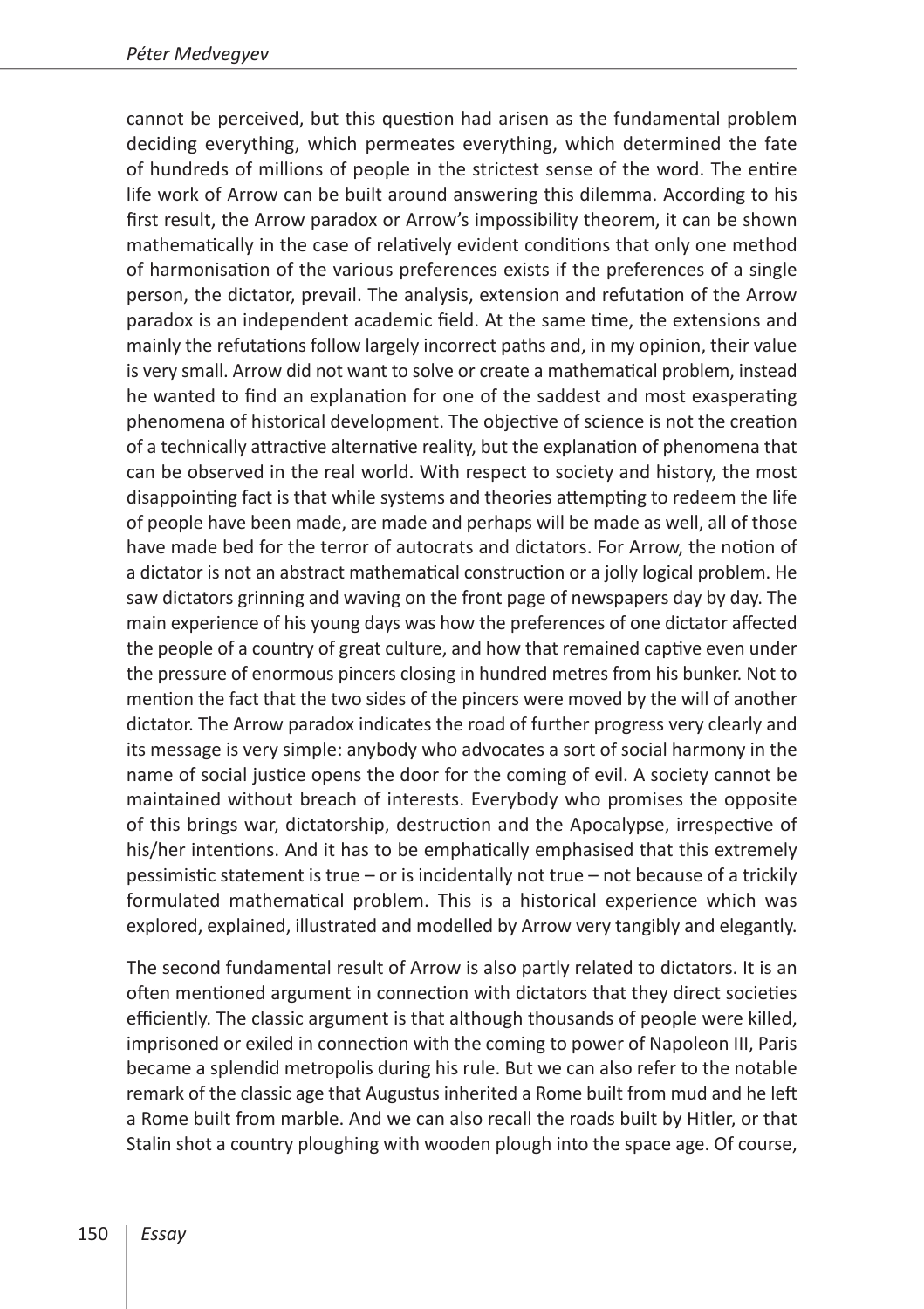the legitimate question is what does efficiency mean? Everything has its price, and cost and benefit must be considered simultaneously in the case of efficiency. It is thus evident that we should identify the efficient statuses with Pareto efficiency, i.e. with such statuses in which the result cannot be increased further with the given level of costs, or in the case of which costs cannot be decreased further in the case of maintaining the results. According to the fundamental theorem of welfare economics, stemming from Arrow and bearing his name, equilibrium statuses are efficient, and in the case of certain conditions efficient statuses can be transformed to equilibrium status. It should be emphasised that in the Arrow theorem we can choose from the individual efficient statuses with the income distribution parameters. The key idea is the notion of the equilibrium, which is the intellectual counterweight of the "ideal" status prescribed and planned by the dictator. The notion and widespread use of equilibrium is questioned by many in economic theory, perhaps not even completely without foundation. Thus, it is worth talking about it a bit. First, it is worth noting that the notion of the equilibrium is used in several different senses. In most cases, it is customary to think of equilibrium in a dynamic sense, associating as example to the balls rolling down from a slope. However, the concept of equilibrium used by Arrow is not the result of a dynamic movement, and the equilibrium status does not represent an ideal status by any means. In fact, it is more like a trap, from which no escape is possible without external assistance. When dealing with social issues the first obvious question is why the losers of the social system come to terms with their situation, and why they do not attempt to do something for example against their poverty and unfavourable situation? The answer is very simple: because they are in an equilibrium situation, and thus they cannot escape from this status on their own, since their present status is the best status achievable for them, provided that their environment does not change their situation either. No matter that someone is unemployed and no matter that there are work opportunities at another place, moving from one place to another place is impossible because of high real estate prices. In the Arrow model everybody optimises, but they obviously do this with the specific distribution of wealth and incomes. People are not happy in the equilibrium, it is only that they cannot change their situation. Arrow's fundamental theorem of welfare economics can be considered as a key theorem in two senses. On the one hand, the mathematical tools and conditions necessary for the verification of the existence of the equilibrium, his later main work, appear here; on the other hand, this result records the sphere of possible social movements, since it connects the notions of the equilibrium and efficient statuses. It is worth indicating in terms of mathematics that it is again a very simple theorem. Indeed, the proof includes the apparent application of the theorem about the separation of convex sets. The researchers of the age routinely applied such types of considerations in the literature of linear programming. What makes the theorem important is the fundamental description of the operation of the society and not the mathematical contents or the exact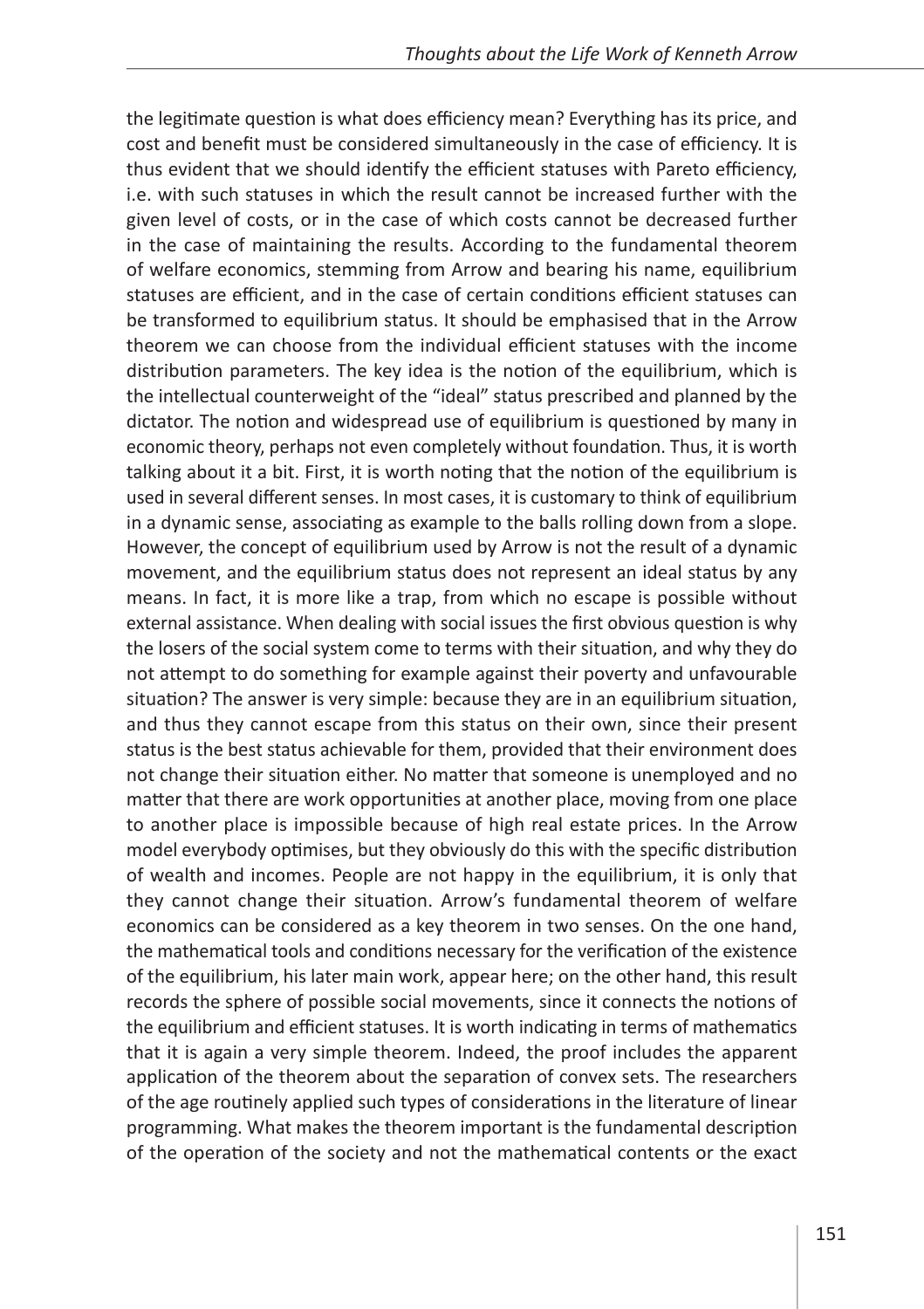discussion of the conditions. On the one hand, efficiency is perceived not only in dictatorial systems, market competition also results in the efficient distribution of resources, but on the other hand, it sheds light on another important factor, namely that not only the individual is responsible for the destiny of the individual. Poverty and distress are the responsibility of the entire society, since the destitute have no other choice in an equilibrium. Moreover, which of the efficient statutes is realised essentially depends on the other parameters of the society, mainly on the distribution of wealth and incomes. The fundamental theorem of welfare economics is not simply a mathematical model, but a framework for thinking, in which the social problems can be formulated and discussed. If the set of efficient and equilibrium statuses is identical, it is sufficient to leave the market statuses on their own and concentrate on the indirect handling of environmental conditions in the course of state intervention. The separation of economic participants aiming for equilibrium and economic policy influencing the exact parameters of the equilibrium is the main starting point of modern economic thinking. But the opposite reasoning is possible, too. If economic policy influences prices and market relations not indirectly, it inevitably results in an inefficient status. In other words, fixing prices restricts equilibrium mechanisms and entails only negative consequences, and these methods do not assist the destitute, whose situation we would like to improve in the given case.

With this, we have reached the main result of his life's work, the proof of existence of economic equilibrium. According to a legend known at all the universities of the world, a professor not much liked by the students discussed the fascinating properties of a mathematical structure in hundreds of papers, until eventually a first-year student of an end-of-the-world university proved that the structure is either empty or it only includes some trivial elements. Hence, the mathematical proof of the existence of economic (general) equilibrium had been an old wish of economic thinking. The problem had been stated in a more or less exact mathematical language by French economist Léon Walras as early as the 1870s. The life work of Walras caught on in the English-speaking countries relatively slowly, but in the 1950s the model and the related mathematical problem was already known by everyone. Naturally, it was not Arrow and his co-author Gerard Debreu who were the first to prove the existence of equilibrium in a mathematical model motivated in terms of economics. The line of predecessors goes back to John von Neumann, who introduced the notion of the saddle point in the framework of game theory, which was later generalised by Nash to the notion of the Nash equilibrium, bearing his name today. Actually, Nash's theorem, which verifies the existence of the Nash equilibrium, already includes in an extremely abstract form the conditions providing the existence of the equilibrium of the model of Arrow and Debreu. Building on the article of Nash, Arrow and Debreu described a schematic economic model and showed that in the model described by them the existence of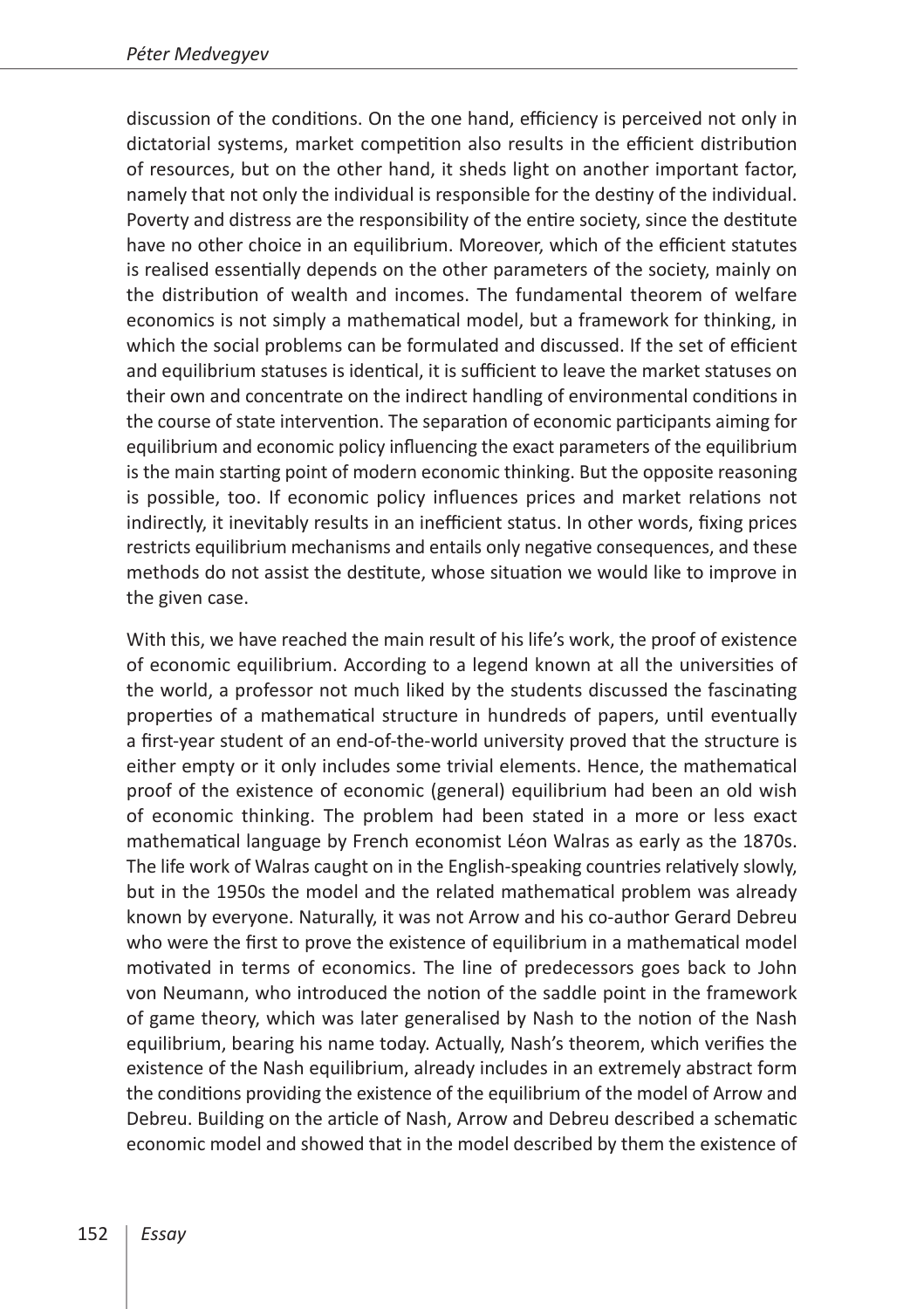the equilibrium defined by them follows from the existence of the Nash equilibrium of the Nash abstract game theory model. The mathematical key of the solution is the Brouwer fixed-point theorem and the generalisation of that. The most famous generalisation of the theorem is known as the Kakutani fixed-point theorem. It is worth emphasising that Kakutani proved his theorem to simplify the proof of the Neumann fixed-point theorem. On the other hand, Neumann verified the existence theorem of the growth model bearing his name with his fixed-point theorem. The Arrow-Debreu model divides economic participants into two groups. On the one hand, there are consumers, who maximise the utility that can be achieved by them given their income. In other words, they solve an extreme value problem with parametric conditions. The most important parameter of the problem is income, which stems partly from selling their wealth, and partly from the part they receive from the profit produced by the producers, the other group of the participants. Producers and consumers concurrently create demand and supply for the products appearing in the model. It is customary to refer to this model as the model of general equilibrium since equilibrium exists concurrently on all the markets, i.e. generally. The equilibrium factor which settles the two sides of demand and supply is the movement of prices. In other words, according to the model, only prices are capable of settling demand and supply and create the market equilibrium.

It is not an exaggeration to state that the proof of the existence of the general equilibrium was the most significant achievement in economic theory in the 1950s. The fact and method of the proof provided extreme self-confidence to contemporary economic researchers. After eighty years, a mathematical problem motivated economically was proven elegantly and clearly. At the same time, it also turned out that the pioneering contribution of leading mathematicians was necessary for the solution. Not without foundation, mathematics has always been the sample science for scientific researchers, with a glorious pedigree of thousands of years with its axiomatic method. There is some fuzzy element if something cannot be captured mathematically. Naturally, there are important areas of knowledge and there are the sciences. And although economics had always been a storehouse of useful knowledge (who would dare deny this), with the proof of the Arrow-Debreu model, it entered the Valhalla of scientific theories, or at least many people thought so.

For my part I, prefer to concentrate on the shortcomings of the model and analyse with what conditions the verification of the existence of the equilibrium was successful. The most important conditions are the various convexity conditions. All of the sets and functions appearing in the model are in some way convex or concave. According to the interpretation of the convexity conditions, this means that there are decreasing returns to scale. In addition to decreasing returns to scale, the other deficiency of the model is that the representation of time and randomness is extremely schematic in the model. Despite all of these, not much success has been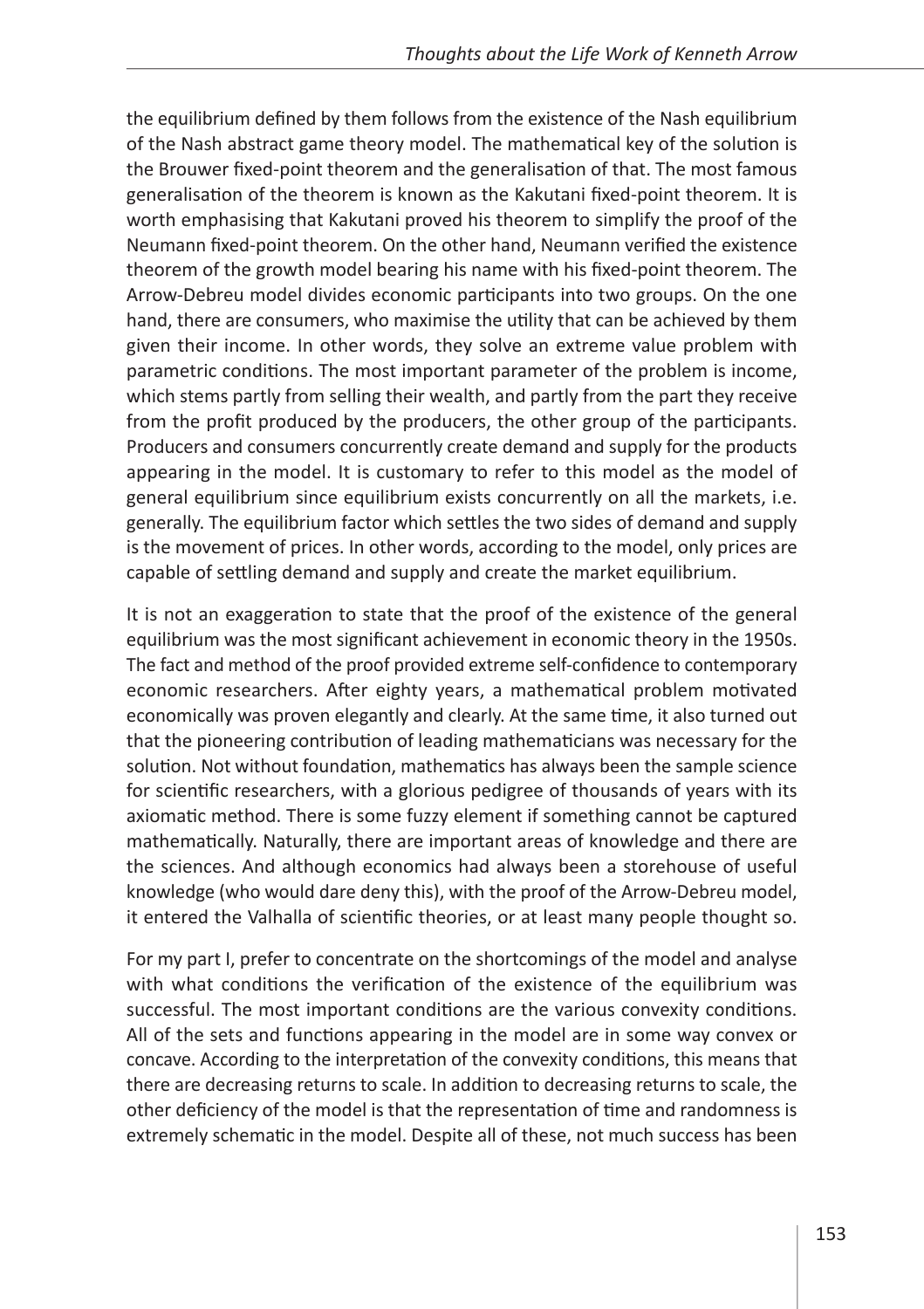achieved – during the sixty years passed since then – in modifying the conditions of the model, and in exceeding that either mathematically or economically. Tens of thousands of dynamic and stochastic generalisations have been born, but the basic construction can be perceived in all the generalisations in a way that cannot be surpassed. Everyone who was alive and active received a Nobel prize in economics for the development of the Arrow-Debreu model and the precedent of that, and, without doubt, it provides an example for every economist until today with respect to how an economic problem has to be stated and solved mathematically.

After the verification of the existence of the Walras economic (general) equilibrium, investigation of the uniqueness and stability of the equilibrium has arisen evidently. However, the examinations in this direction have essentially produced only negative results. The reason for this is that the so-called Walras Law, which plays a key role in the Arrow-Debreu model, does not sufficiently restrict the dynamic properties of market systems. According to the statement of the Walras Law, in the case of each price system, irrespective of whether the price system is an equilibrium price system or not, the amount of value of demand and supply is always identical, since each economic participant represents such demand which is identical to its income, and income is generated in such a way that the economic participants offer some resource. In the language of mathematics, this means that the excess demand function, defined as the difference of demand and supply, is always perpendicular to the price system belonging to it. In terms of mathematics, the problem stems from the fact that it can be shown that each function that has the property that the argument of the function is perpendicular to the value of the function is an excess demand function of a suitable Arrow-Debreu model. But this is only one of the countless mathematical considerations that have been inspired by the model. It is difficult to find a result of modern economics that is not directly related to the Arrow-Debreu model. In addition to the direct connections, the style and approach followed by the authors decisively modified the science of economics.

Naturally, the life work of Arrow was not restricted to the development of the general equilibrium theory, but it is indisputable that this is his most famous work and these results are cornerstones of thinking about the economy that have not been worn by the extensive examination of the last decades which has been steadfast and extremely detailed. Kenneth Arrow was undoubtedly an unparalleled thinker, whose greatness in the history of science can only be measured with John von Neumann, his great predecessor. I think that this comparison is an honour with respect to both giants of science. Similarly to Neumann, Arrow has left his mark on countless areas. His wide-ranging interest and exceptional mathematical talent made it possible to create enduring results not only in economics, but in the area of pure mathematics as well. I will not undertake to enumerate his achievements, as the number of these is too great and too wide-ranging for me. But I think that